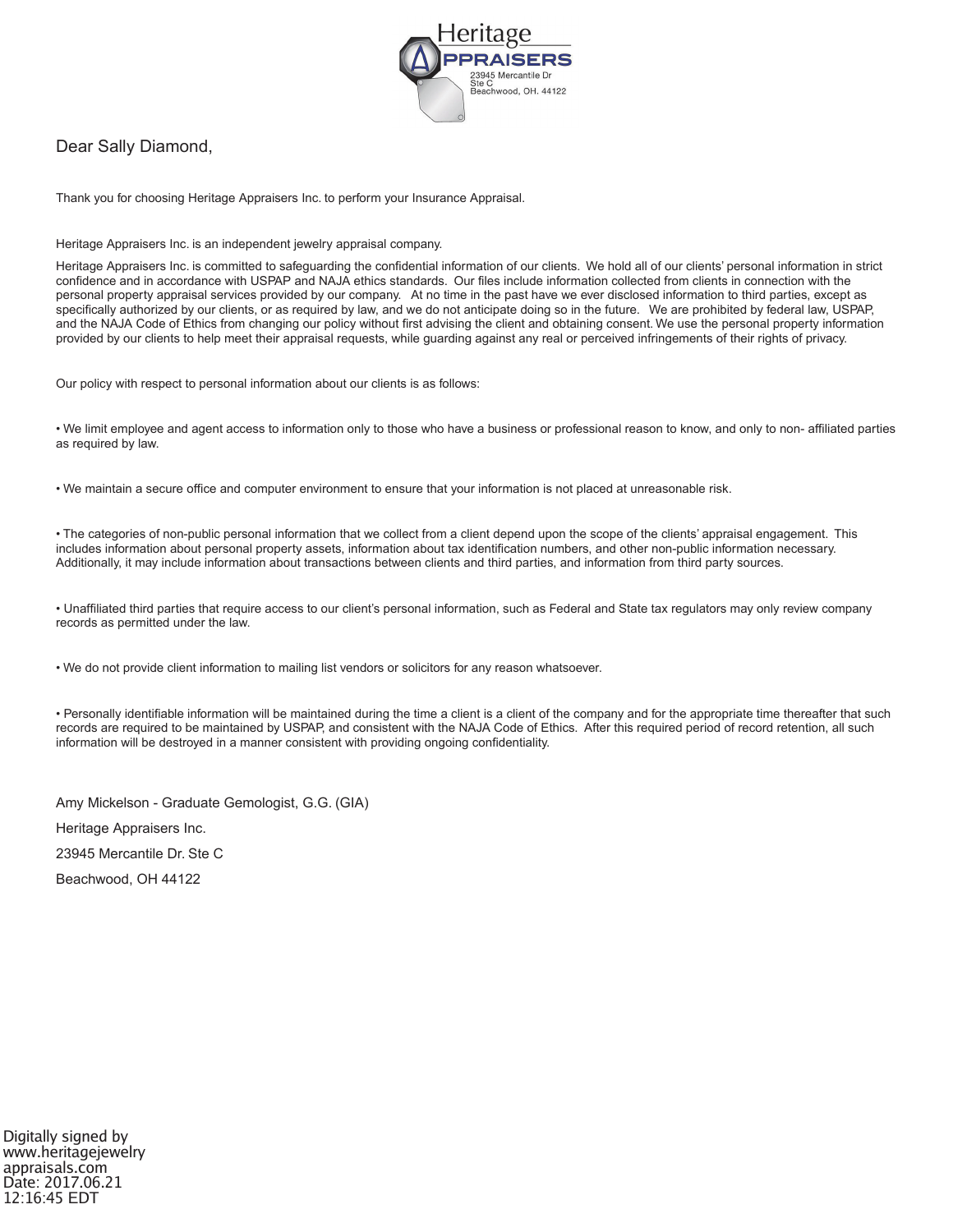

**Created on November 20th, 2013 - Page Number: 2 of 4 Expires on February 28th, 2015**

#### Resume-Credentials **Amy Mickelson**

| Diploma:        | Graduate Gemologist, 2010                                                                   |
|-----------------|---------------------------------------------------------------------------------------------|
|                 | Gemological Institute of America                                                            |
| Certificates:   | Diamond Essentials, 2005, Diamonds and Diamond Grading, 2008,                               |
|                 | Colored Stone Essentials, 2008; Colored Stone Grading, 2008; Gem Identification, 2008 - GIA |
| Certifications: | Registered Jeweler, 2011 - American Gem Society                                             |
|                 | Certified Gemologist, 2012 - AGS                                                            |
| Memberships:    | Member National Association of Jewelry Appraisers, 2011 - current                           |
| Work History:   | Chalmers Jewelers, Inventory Control Director, 2008-2012                                    |
|                 | Chalmers Jewelers, Appraiser, 2010-2012                                                     |
|                 | Heritage Appraisers, Inc., Appraiser, Trainer 2012-Present                                  |
|                 |                                                                                             |

**Approaches to Value**

There are three traditional approaches to value which are:

#### **Sales Comparison:**

Researches records and analyzes current verifiable sales of articles and qualities similar and identical to the subject item and adjust for difference to arrive at an indication of value.

#### **Cost Approach:**

Establishes the total value of an item by considering the consumers cost to have a similar, equally desirable substitute produced, taking into consideration precious metal content, gemstone weights and quality, labor, and any other fees. Depreciation may be applied as appropriate.

#### **Income Approach:**

Applies to the properties that produce a stream of income, and is used only if the property has been or will be used for rental or other income producing purposes.

Depending upon the circumstances of the individual item of jewelry and their market conditions prevailing at the time of the appraisal, replacement value for insurance purposes may be estimated using the sales comparison approach and/or the cost approach. Usually both valuation methods are considered. The income approach rarely applies to any jewelry appraisals.

#### **Equipment List**

Binocular Microscope, 10x-30x Loupe, Diamond Grading Light, Master CZ stones, Electronic Gold Tester, Electronic Diamond/Moissanite Tester, Polariscope, Refractometer, Gold Scale, Diamond Scale, Dichroscope, MM Gauge, Digital Camera, Spectroscope, Chelsea Filter

#### **No lab or appraiser claiming to use GIA grading standards can prove they successfully duplicate GIA results.**

The GIA cannot replicate its own results in all cases due to the subjective nature of its grading system for color, fluorescence, clarity, and finish. Even the non-contact measuring devices typically employed to make physical measurements have some machine errors and often are not well calibrated. For these reasons, no existing lab, gemologist or appraiser should promise to duplicate the grading of the GIA lab. It is possible to grade closely to GIA tolerances. Labs such as AGSL and GCAL most often report results very close to what GIA would report. There are several other major labs, both in the USA and worldwide, which appear to be using the GIA grading system, but the observation of their actual grading by respected and experienced members of the diamond trade, strongly indicates otherwise. Qualified observers understand these labs are using their own grading structures and have succeeded financially by their abuse or misuse of GIA grading nomenclature. This problematic situation well suits some members of the trade, but often misleads the uninformed public into poor buying decisions. Heritage Appraisers Inc. makes every effort to conform to the true GIA system and to report what we believe would be GIA lab results.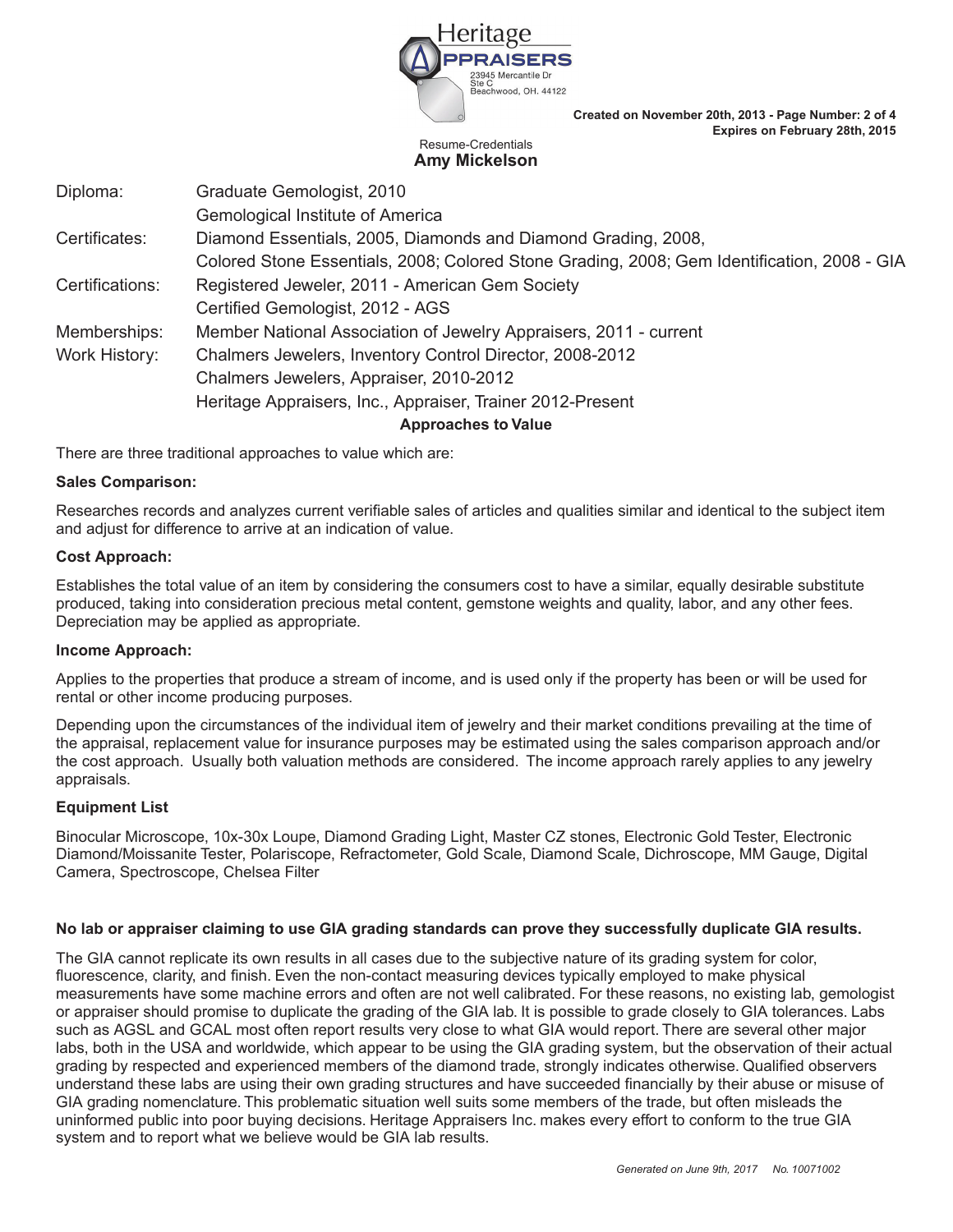

**Created on November 20th, 2013 - Page Number: 3 of 4 Expires on February 28th, 2015**

## **Insurance Appraisal**

Purpose: To establish the retail replacement value in the most common and appropriate markets.

Function: To provide a basis for obtaining insurance coverage.

Certification of Appraisal Practices

- 1. Unless otherwise noted, items are in good condition and do not require any repairs at this time.
- 2. Because mountings prohibit full and accurate observation of gem quality and weight, it must be understood that all data pertaining to mounted gems can be considered only as approximate.
- 3. Because jewelry appraisal and evaluation is not a pure science but includes a subjective professional assessment, estimates of value and quality may vary from one appraiser to another with such variances not necessarily constituting error on the part of the appraiser. Due to the subjective nature of appraisals and evaluation, statements and data contained herein cannot be construed as a guarantee or warranty.
- 4. The appraisal is not an offer to buy the appraised items at this or any price.
- 5. Unless otherwise noted, Sales taxes are not included in the appraised values.
- 6. The date of the appraisal and the date of the report are the same unless noted otherwise in the comments section of the appraisal document.
- 7. Because appraisal technology and procedures are continually improving, it is possible that an appraiser may examine this item differently and come to different conclusions at a later date.
- 8. Possession of this report does not provide title to the items appraised. Appraisal values are based on the appraiser's assumption of whole ownership. The appraisal process does not discover liens, encumbrances, or fractional interests.
- 9. Possession of this report, any portion of this report, or any copy thereof does not include the right of publication without the appraiser's written consent. Public use of the appraiser's name, or the name of the appraisal firm or jewelry store, or of information contained in the appraisal, is not granted. Use of this report in advertising is not permitted.
- 10. Testimony, depositions, hearings or court attendance are not required by reason of rendering this report. Arrangements for these and similar matters must be made in advance and in accordance with prevailing hourly rates.
- 11. The information in this report is confidential.
- 12. No changes may be made to this report by anyone other than the appraiser who signed it. The appraiser is not responsible for unauthorized alterations.
- 13. The statements of fact contained in this report are true and correct.
- 14. The reported analyses, opinions, and conclusions are limited only by the reported assumptions and limiting conditions and are my personal, impartial, and unbiased professional analyses, opinions, and conclusions.
- 15. I have no present or prospective interest in the property that is the subject of this report and no personal interest with respect to the parties involved.
- 16. I have performed no services, as an appraiser or in any other capacity, regarding the property that is the subject of this report within the three-year period immediately preceding acceptance of this assignment.
- 17. I have no bias with respect to the property that is the subject of this report or to the parties involved with this assignment.
- 18. My engagement in this assignment was not contingent upon developing or reporting predetermined results.
- 19. My compensation for completing this assignment is not contingent upon the development or reporting of a predetermined value or direction in value that favors the cause of the client, the amount of the value opinion, the attainment of a stipulated result, or the occurrence of a subsequent event directly related to the intended use of this appraisal.
- 20. My analyses, opinions, and conclusions were developed, and this report has been prepared, in conformity with the USPAP and the NAJA Code of Ethical practice
- 21. I have made a personal inspection of the property that is the subject of this report.
- 22. No one provided significant personal property appraisal assistance to the person signing this certification.
- 23. Any persons providing significant personal property appraisal assistance will be stated in the report.

Any S. Michelson

Amy Mickelson - Graduate Gemologist, G.G. (GIA)